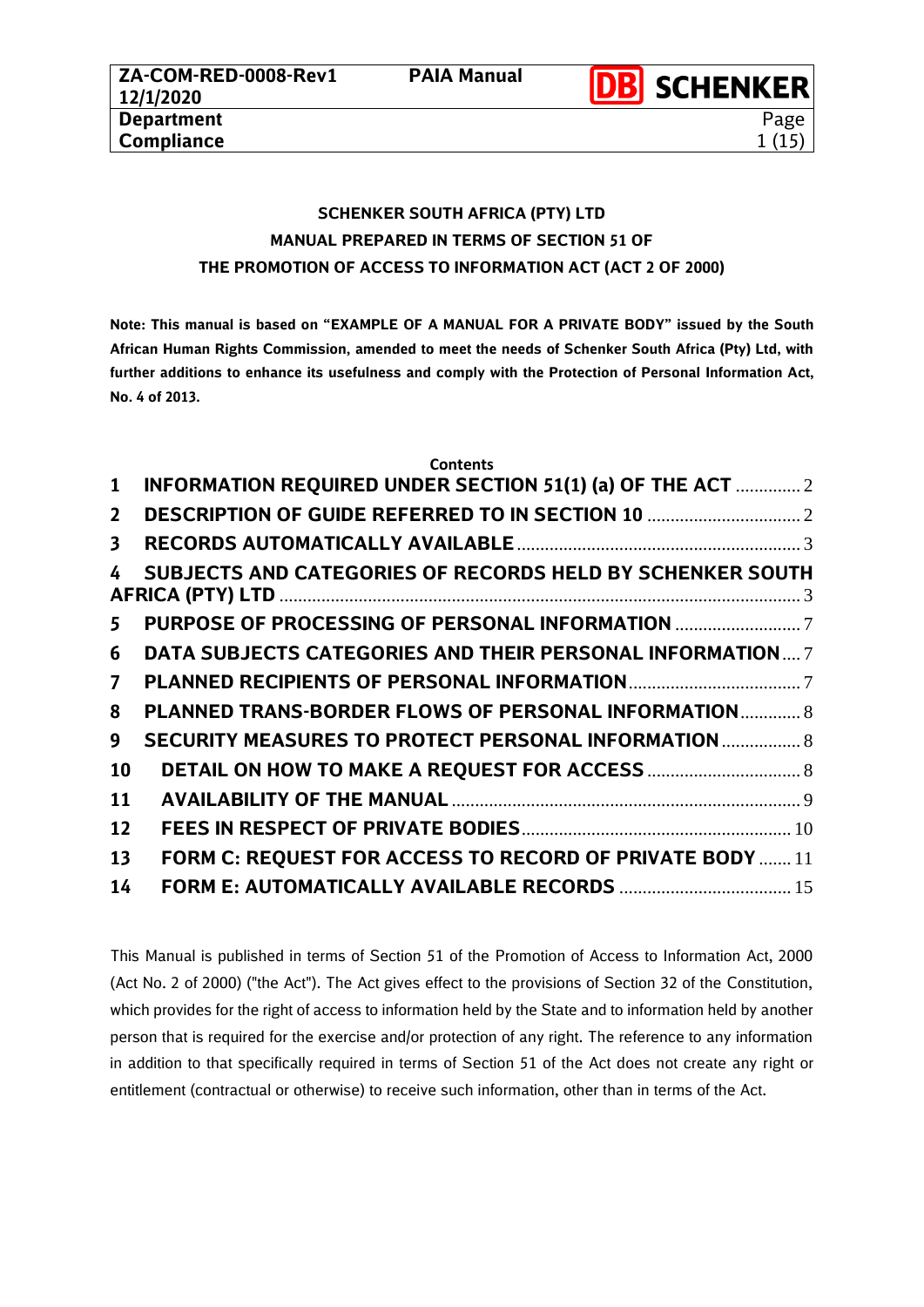

Page  $2(15)$ 

# <span id="page-1-0"></span>**1 INFORMATION REQUIRED UNDER SECTION 51(1) (a) OF THE ACT**

Name of Private body: Schenker South Africa (Pty) Ltd

- Postal Address: PO Box 379, Isando 1600
- Street Address: 1 & 2 Shiraz Close, JT Ross Park Witfontein Ext 54, Kempton Park, 1620, Johannesburg, South Africa

Tel. No: +27 11 971 8400

E- Mail address of Data Privacy Manager[: ruan.hattingh@dbschenker.com](mailto:ruan.hattingh@dbschenker.com)

# <span id="page-1-1"></span>**2 DESCRIPTION OF GUIDE REFERRED TO IN SECTION 10**

A Guide has been compiled in terms of Section 10 of PAIA by the Information Regulator (South Africa). It contains information required by a person wishing to exercise any right, contemplated by PAIA. It is available in all of the official languages.

The Guide is available for inspection, inter alia, at the offices of the Information Regulator (South Africa) at JD House, 27 Stiemens Street, Braamfontein, Johannesburg, 2001.

For further information please contact the : Information Regulator at:

P.O Box 31533, Braamfontein, Johannesburg, 2017

# **General enquiries email:**

[enquiries@inforegulator.org.za](mailto:enquiries@inforegulator.org.za)

# **RECORDS AVAILABLE IN TERMS OF OTHER LEGISLATION**

Basic Conditions of Employment Act No. 75 of 1997 Broad-based Black Economic Empowerment Act 53 of 2003 Companies Act No 71 of 2008 and Applicable Regulations Compensation for Occupational Injuries and Health Diseases Act No. 130 of 1993 Competition Act No. 89 of 1998 Consumer Protection Act 68 of 2008 Customs and Excise Act, 55 of 1998; Debt Collector's Act No. 114 of 1998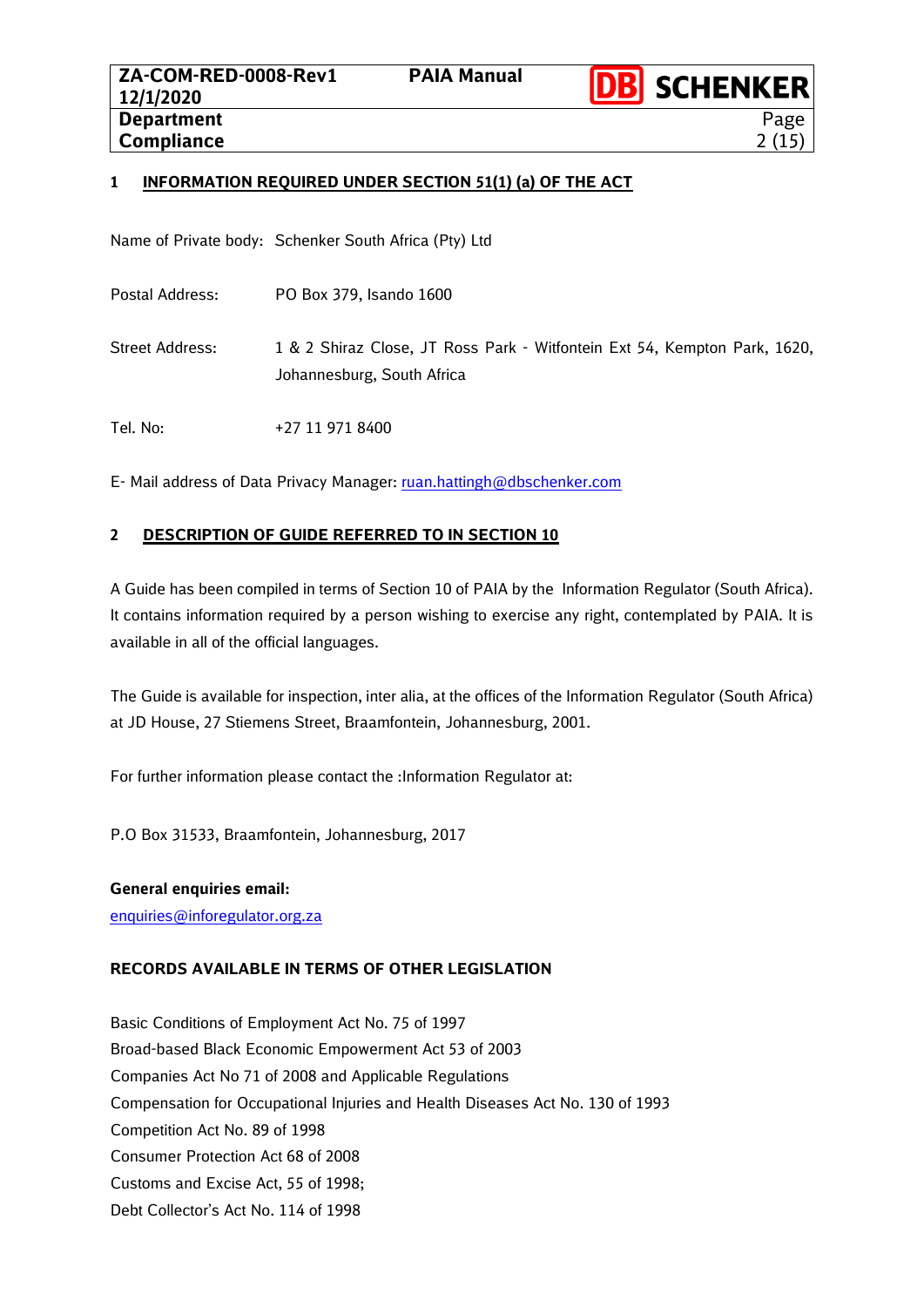**DB** SCHENKER Page 3 (15)

Electronic Communications and Transactions Act No 25 of 2002 Financial Intelligence Centre Act No. 38 of 2001. Financial Services Board Act No. 97 of 1990 Hazardous Substances Act 15 of 1973 Income Tax Act No 58 of 1962 Insurance Act No. 27 of 1943 Labour Relations Act No 66 of 1995 Long –Term Insurance Act No. 52 of 1998 National Credit Act No. 34 of 2005 Occupational Health and Safety Act No. 85 of 1993 Prevention and Combating of Corrupt Activities Act No 12 of 2004 Promotion of Access to Information Act No.2 of 2000 Protection of Personal Information Act 4 of 2013 Skills Development Act 97 of 1998 Skills Development Levies Act No 9 of 1999 Unemployment Insurance Act No. 63 of 2001 Unemployment Insurance Contributions Act No 4 of 2002 Value Added Tax Act No 89 of 1991

# <span id="page-2-0"></span>**3 RECORDS AUTOMATICALLY AVAILABLE**

No notice has been submitted by the practice to the Minister of Justice and Constitutional Development regarding the categories of records, which are available without a person having to request access in terms of Section 52(2) of PAIA. However, the information on the website of the business is automatically available without having to request access in terms of PAIA. This manual, or updated versions thereof, can also be found on Schenker SA's website at <https://www.dbschenker.com/za-en/>

# <span id="page-2-1"></span>**4 SUBJECTS AND CATEGORIES OF RECORDS HELD BY SCHENKER SOUTH AFRICA (PTY) LTD**

General information about Schenker South Africa (Pty) Ltd can be accessed via the internet on <https://www.dbschenker.com/za-en/> , which is available to all persons who have access to the internet.

DB Schenker is the world's leading global logistics provider  $-$  we support industry and trade in the global exchange of goods through land transport, worldwide air and ocean freight, contract logistics and supply chain management. Integrated logistics resides at the world's most important intersections, where the flow of goods creates an effective link between carriers. Our value-added services ensure the flow of goods continues seamlessly and supply chains stay lean and optimized for success. Our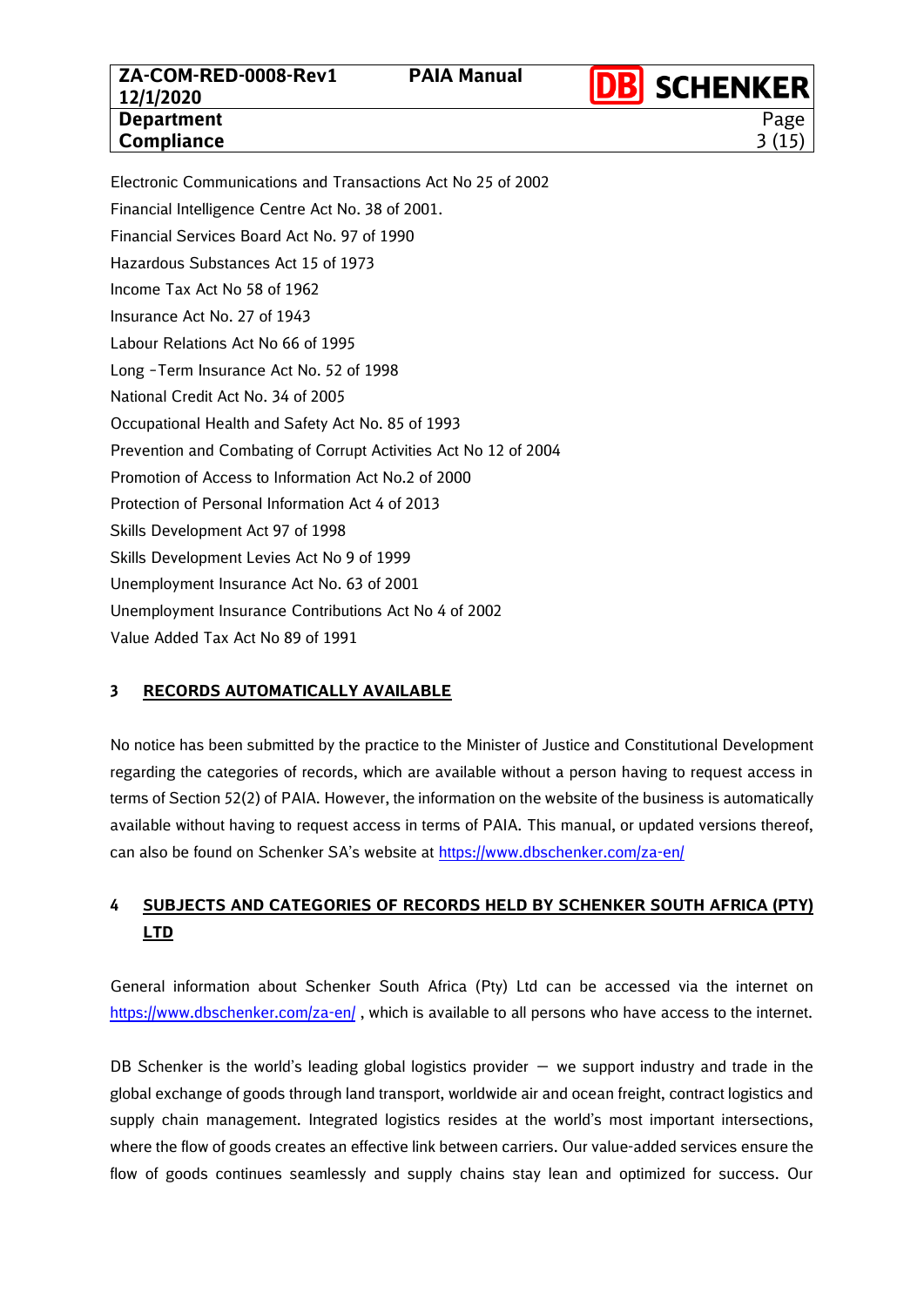business holds top positions in automotive, technology, consumer goods, trade fair logistics, special transports, and special events logistics.

The subjects on which the private body holds records and the categories on each subject in terms of Section 51(1)(e) are as listed below. Please note that a requester is not automatically allowed access to these records and that access to them may be refused in accordance with Sections 62 to 69 of the Act:

# **4.1 COMPANIES ACT RECORDS**

- All trust deeds;
- Documents of Incorporation;
- Index of names of members of Close Corporation;
- Memorandum of Incorporation;
- Minutes of meeting of the Board of Directors;
- Minutes of meetings of Shareholders;
- Proxy forms
- Research and development;
- Share certificates; and
- Share Register and other statutory registers and/or records and/or documents;
- Special resolutions/Resolutions passed at General and Class meetings.

# Records relating to the appointment of:

- Auditors;
- Directors;
- Prescribed Officer.
- Public Officer; and
- Secretary;

# **4.2 FINANCIAL RECORDS**

- Accounting Records
- Annual Financial Reports;
- Annual Financial Statements
- Asset Registers;
- Bank Statements
- Banking details and bank accounts;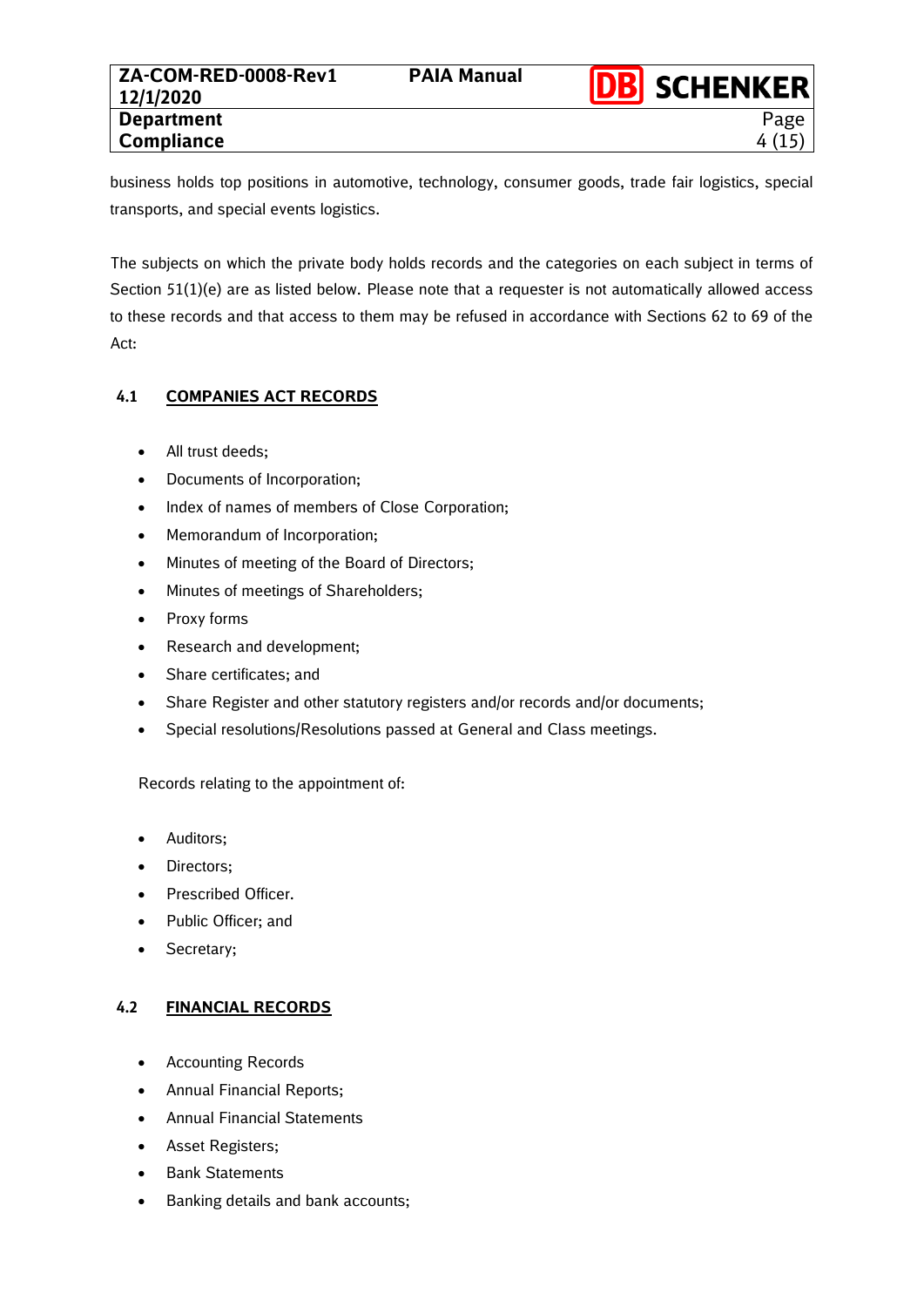Page 5 (15)

- Banking Records
- Debtors / Creditors statements and invoices;
- General ledgers and subsidiary ledgers;
- General reconciliation;
- Invoices:
- Paid Cheques
- Policies and procedures;
- Rental Agreements; and
- Tax Returns.

#### **4.3 INCOME TAX RECORDS**

- PAYE Records
- Documents issued to employees for income tax purposes
- Records of payments made to SARS on behalf of employees
- All other statutory compliances:
	- o VAT
	- o Regional Services Levies
	- o Skills Development Levies
	- o UIF
	- o Workmen's Compensation

## **4.4 PERSONNEL DOCUMENTS AND RECORDS**

- Accident books and records;
- Address Lists;
- Disciplinary Code and Records;
- Employee benefits arrangements rules and records;
- Employment Contracts;
- Employment Equity Plan
- Forms and Applications;
- Grievance Procedures;
- Leave Records;
- Medical Aid Records;
- Payroll reports/ Wage register;
- Pension Fund Records;
- Safety, Health and Environmental records;
- Salary Records;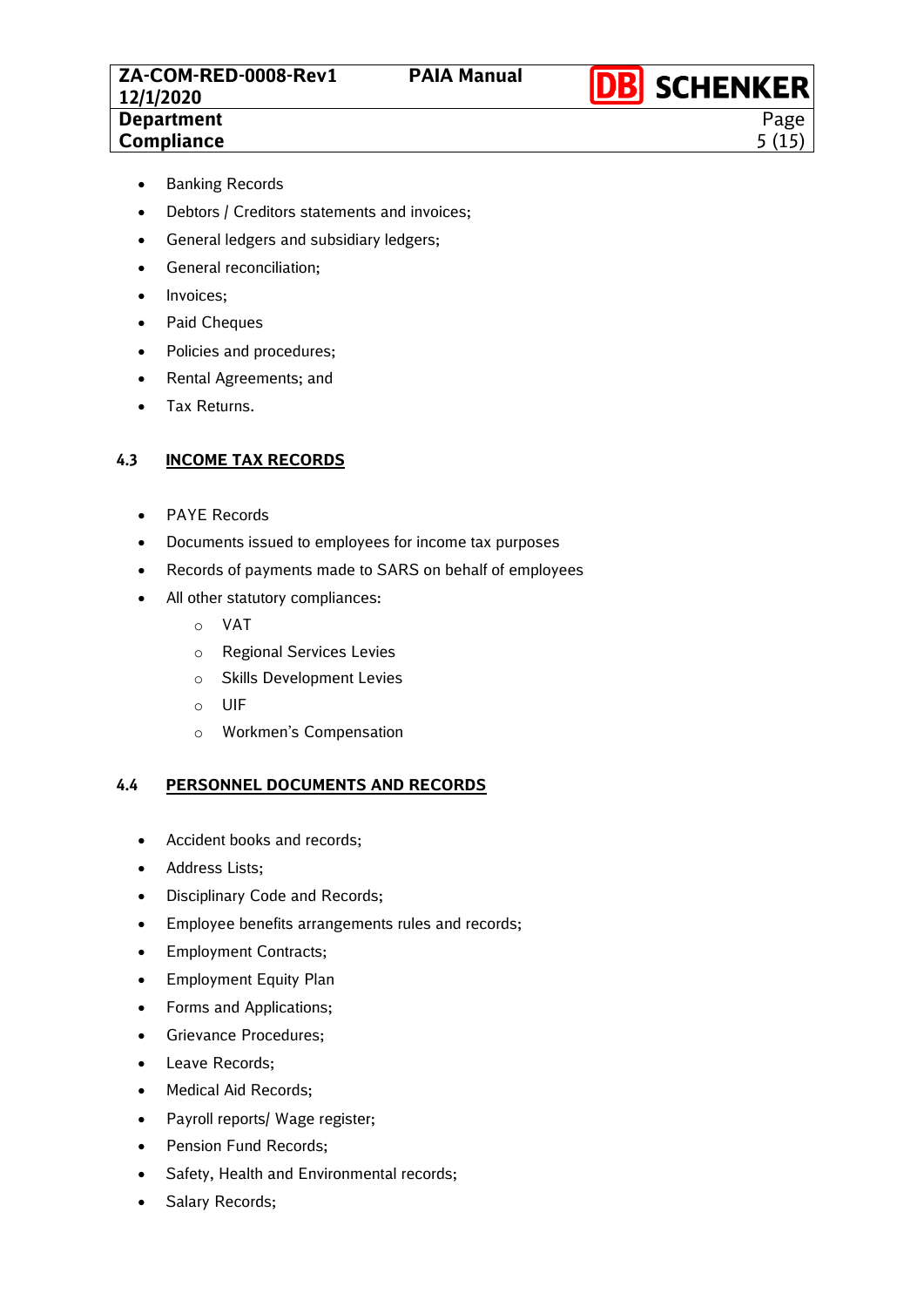Page 6 (15)

- SETA records
- Standard letters and notices
- Training Manuals;
- Training Records;
- Workplace and Union agreements and records.

## **4.5 PROCUREMENT DEPARTMENT**

- Standard Terms and Conditions for supply of services and products;
- Contractor, client and supplier agreements;
- Lists of suppliers, products, services and distribution; and
- Policies and Procedures.

## **4.6 SALES DEPARTMENT**

- Customer details
- Credit application information
- Information and records provided by a third party

## **4.7 MARKETING DEPARTMENT**

• Advertising and promotional material

## **4.8 RISK MANAGEMENT AND AUDIT**

- Audit reports;
- Risk management frameworks; and
- Risk management plans.

## **4.9 SAFETY, HEALTH AND ENVIRONMENT**

- Complete Safety, Health and Environment Risk Assessment
- Environmental Managements Plans
- Inquiries, inspections, examinations by environmental authorities

## **4.10 IT DEPARTMENT**

• Computer / mobile device usage policy documentation;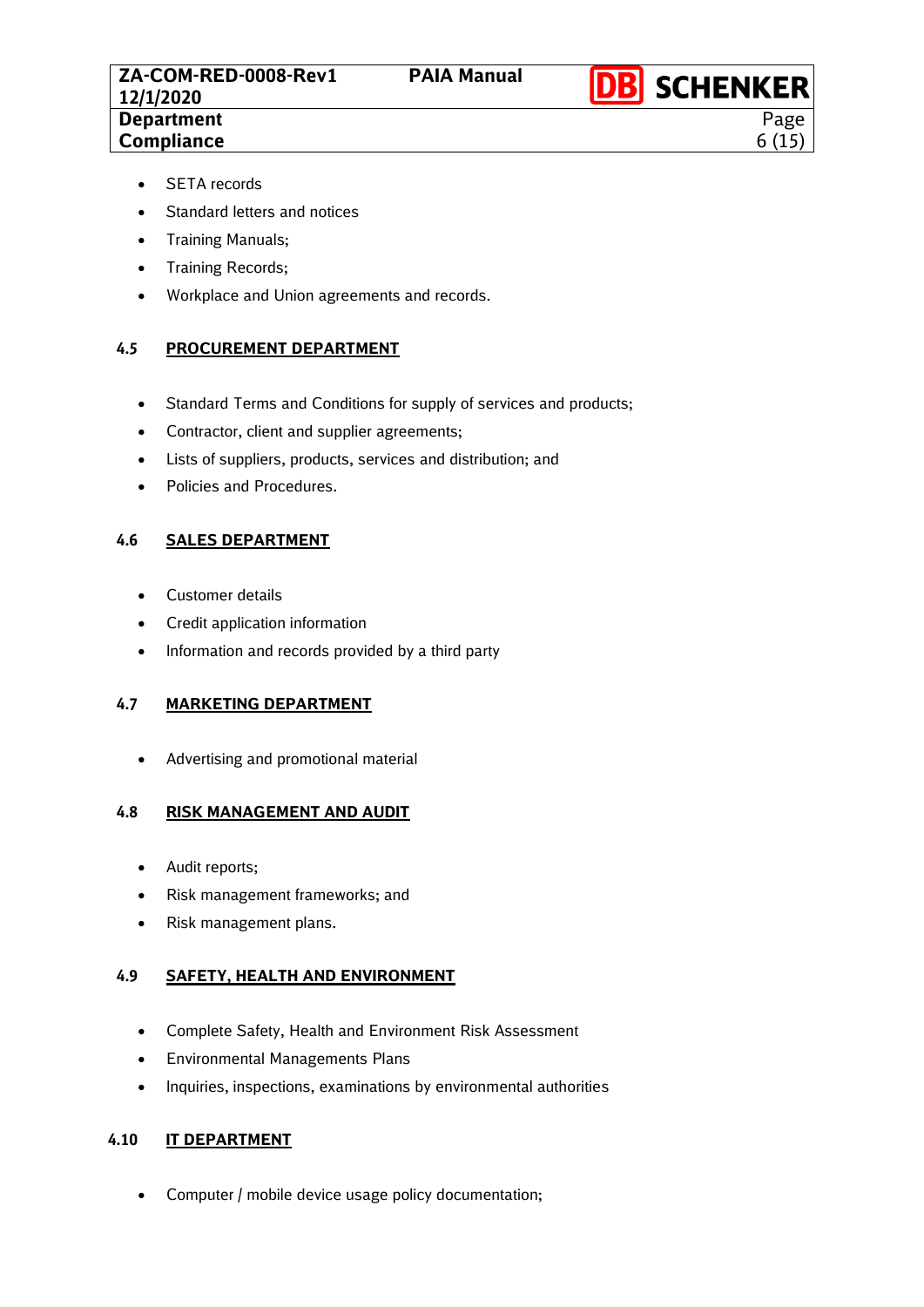**DB** SCHENKER Page 7 (15)

- Disaster recovery plans;
- Hardware asset registers;
- Information security policies/standards/procedures;
- Information technology systems and user manuals
- Information usage policy documentation;
- Project implementation plans;
- Software licensing; and
- System documentation and manuals.

## <span id="page-6-0"></span>**5 PURPOSE OF PROCESSING OF PERSONAL INFORMATION**

To support sales and marketing activities To support recruitment and management of staff To support engagement with suppliers To support engagement with the general public To support engagement with investors and the media]

## <span id="page-6-1"></span>**6 DATA SUBJECTS CATEGORIES AND THEIR PERSONAL INFORMATION**

Customers: record of customer life cycle Employees: record of employee life cycle Suppliers: record of supplier life cycle General public: tracking general enquiries and web site visits Investors: records as maintained by the Company Secretary Media: records of media interactions

## <span id="page-6-2"></span>**7 PLANNED RECIPIENTS OF PERSONAL INFORMATION**

Statutory authorities Law enforcement Tax authorities Financial institutions Medical schemes Employee pension and provident funds Industry bodies **Transporters** Customs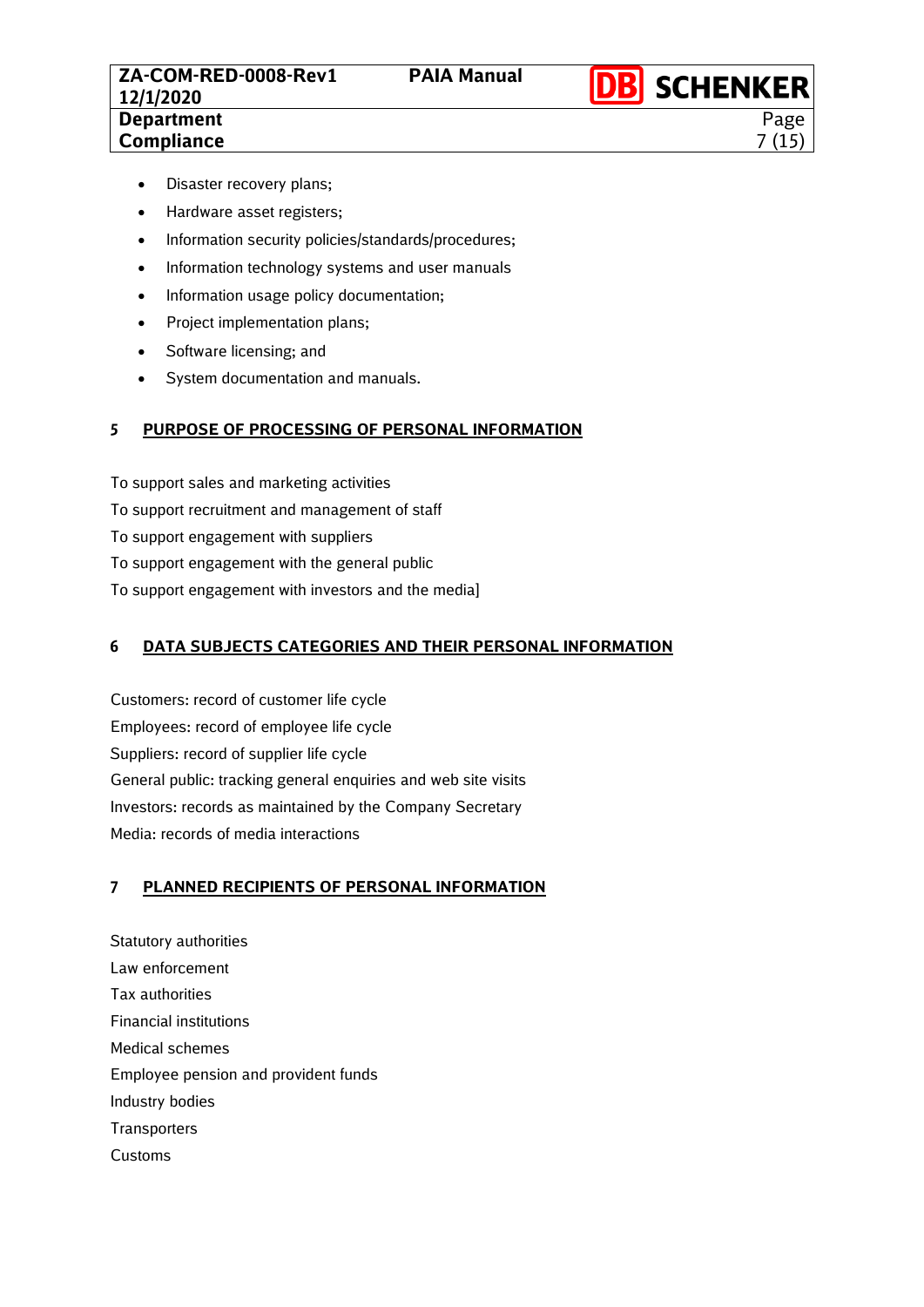**DB** SCHENKER Page 8 (15)

## <span id="page-7-0"></span>**8 PLANNED TRANS-BORDER FLOWS OF PERSONAL INFORMATION**

Flows to service providers/operators Flows to business partners Flows to customers Flows to suppliers Flows through the use of social media

## <span id="page-7-1"></span>**9 SECURITY MEASURES TO PROTECT PERSONAL INFORMATION**

Physical security measures Cyber security measures Training in information security Policies in information security Audits of information security Retention and disposal of information; Secure communications Security in contracting out activities or functions

## <span id="page-7-2"></span>**10 DETAIL ON HOW TO MAKE A REQUEST FOR ACCESS**

The requester must complete Form C and submit this form together with a request fee, to the head of [company name]. The form must be submitted to the head of [company name] at his address, fax number, or electronic mail address as stated earlier in this manual.

Form of request:

- The requester must use the prescribed form, as attached in terms of Article 8 of this manual, to make the request for access to a record. This must be made to the designated head. This request must be made to the address, fax number or electronic mail address of the body concerned [*s 53(1)*].
- The requester must provide sufficient detail on the request form to enable the designated head to identify the record and the requester.
- The requester should indicate which form of access is required.
- The requester should indicate if any other manner is to be used to inform the requester and state the necessary particulars to be so informed [*s 53(2)(a) and (b) and (c)*].
- The requester must identify the right that is sought to be exercised or to be protected and provide an explanation of why the requested record is required for the exercise or protection of that right [*s 53(2)(d)*].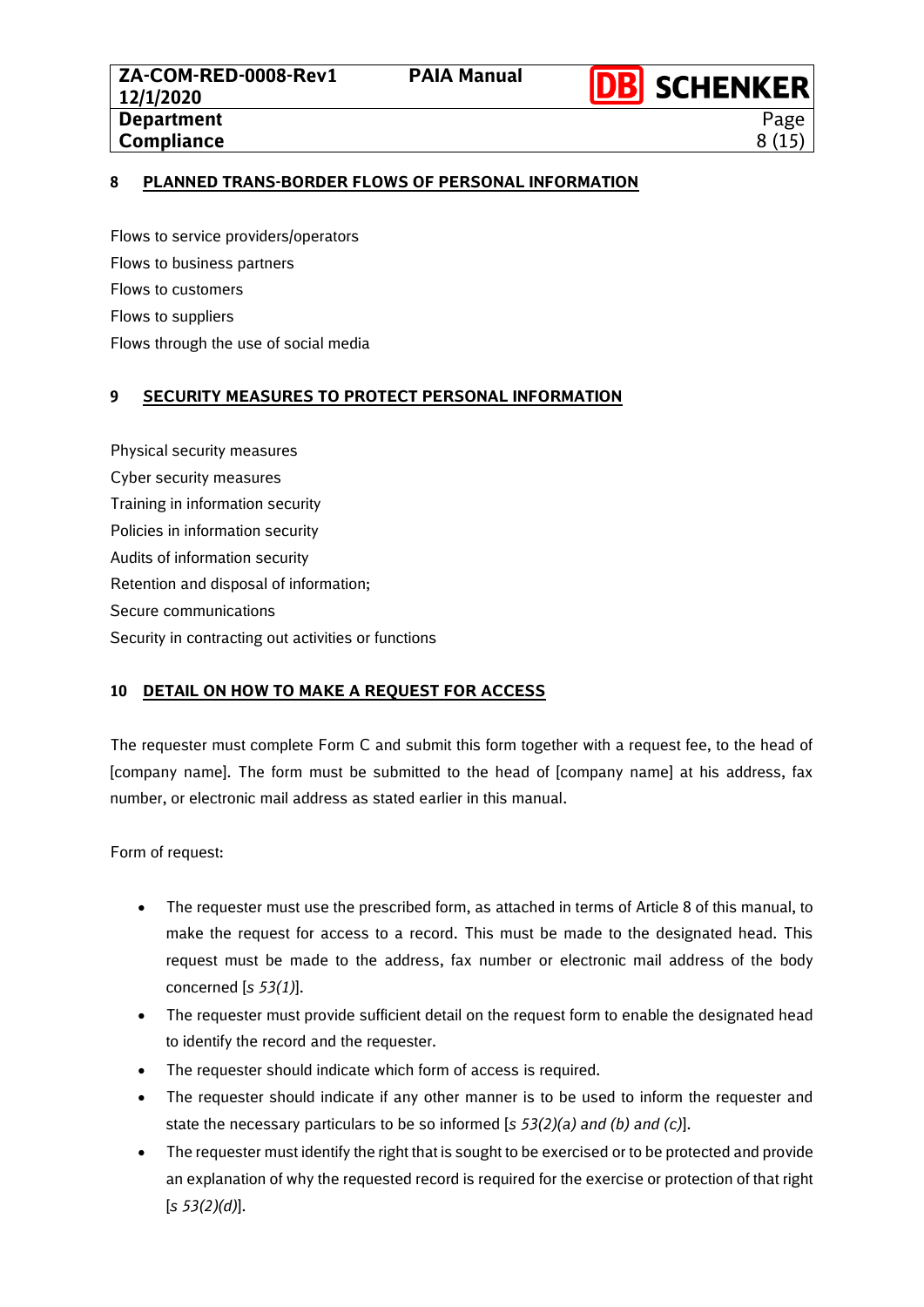9 (15)

- If a request is made on behalf of another person, the requester must then submit proof of the capacity in which the requester is making the request to the satisfaction of the designated head of the private body [*s 53(2)(f)*].
- A requester who seeks access to a record containing personal information about that requester is not required to pay the request fee.
- Every other requester, who is not a personal requester, must pay the required request fee.
- The designated head of the private body must notify the requester (other than a personal requester) by notice, requiring the requester to pay the prescribed fee (if any) before further processing the request [*s 54(1)*].
- The fee that the requester must pay to a private body is currently R50,00. The requester may lodge an application to the court against the tender or payment of the request fee*s 54(3)(b)*].
- After the designated head of the private body has made a decision on the request, the requester must be notified in the required form.
- If the request is granted then a further access fee must be paid for the search, reproduction, preparation and for any time that has exceeded the prescribed hours to search and prepare the record for disclosure [*s 54(6)*].

# **Grounds for refusing a request**

Schenker South Africa (Pty) Ltd has the right to reject any request for information submitted in terms of Sections 62 to 70 of Chapter 4 of the PAIA Act.

# <span id="page-8-0"></span>**11 AVAILABILITY OF THE MANUAL**

This manual is available for inspection at the office of Schenker South Africa (Pty) Ltd free of charge;

**\_\_\_\_\_\_\_\_\_\_\_\_\_\_\_\_\_\_\_\_\_\_\_\_\_\_\_\_\_\_\_\_\_\_\_\_\_\_\_\_\_\_\_\_\_\_\_\_\_\_\_\_\_\_\_\_\_**

**Signature of Designated Head of the Private Body**

**\_\_\_\_\_\_\_\_\_\_\_\_\_\_\_\_\_\_\_\_\_\_\_\_\_\_\_\_\_\_\_\_\_\_\_\_\_\_\_\_\_\_\_\_\_\_\_\_\_\_\_\_\_\_\_\_ Name of Designated Head of the Private Body**

**(Note: each page should be initialled to complete the signing process).**

**Date of signature\_\_\_\_\_\_\_\_\_\_\_\_\_\_\_\_\_\_\_\_\_\_\_\_\_\_\_\_\_\_\_\_\_\_\_\_\_\_\_\_\_\_\_\_\_\_\_\_\_\_\_\_\_\_\_\_\_**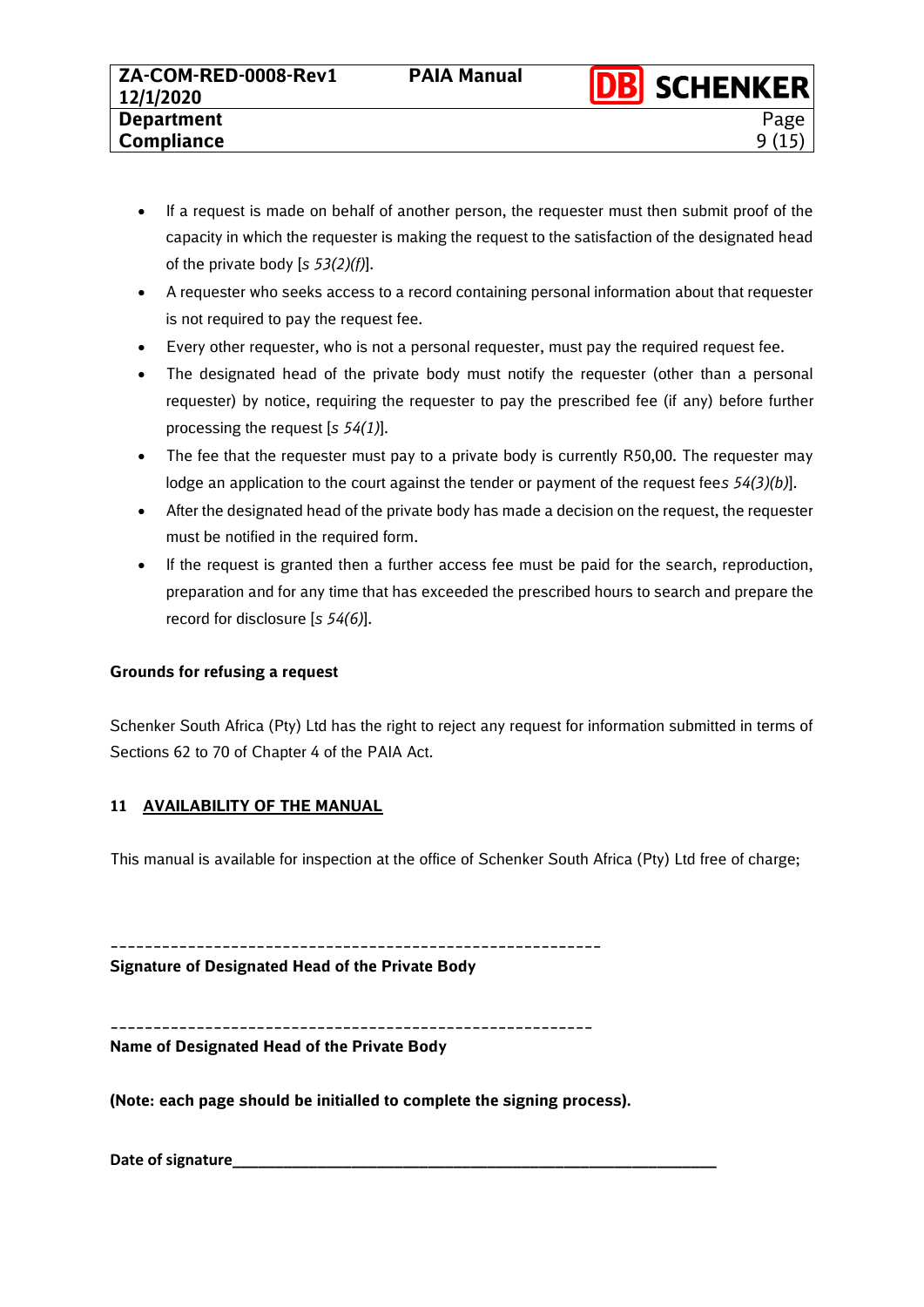**DB** SCHENKER

Page 10 (15)

**Publication date of this manual: 01/10/2021**

**Next revision date of this document: 01/01/2022**

# <span id="page-9-0"></span>**12 FEES IN RESPECT OF PRIVATE BODIES**

The following is a breakdown of the fees structure for the purposes of determining the manner in which fees relating to a request for access to a record of a private body are to be calculated:

Part III of Regulation 187 published in the Government Gazette on the 15 February 2002:

- 1. The fee for a copy of the manual as contemplated in regulation  $9(2)(c)$  is R1,10 for every photocopy of an A4-size page or part thereof.
- 2. The fees for reproduction referred to in regulation 11(1) are as follows:
	- a. (a) For every photocopy of an A4-size page or part thereof R1,10
	- b. (b) For every printed copy of an A4-size page or part thereof held on a computer or in electronic or machine readable form R0, 75
	- c. (c) For a copy in a computer-readable form on (i) stiffy disc R 7, 50; (ii) compact disc R 70,00
	- d. (d) (i) For a transcription of visual images, for an A4-size page or part thereof R 40,00, (ii) For a copy of visual images R 60,00
	- e. (e) (i) For a transcription of an audio record, for an A4-size page or part thereof R 20,00; (ii) For a copy of an audio record R 30,00
- 3. The request fee payable by a requester, other than a personal requester, referred to in Regulation 11(2) is R50,00.
- 4. The access fees payable by a requester referred to in Regulation 11(3) are as follows:

1.

- a) For every photocopy of an A4-size page or part thereof R 1,10;
- b) For every printed copy of an A4-size page or part; thereof held on a computer or in electronic or machine-readable form R 0,75;
- c) For a copy in a computer-readable form on (i) stiffy disc R 7,50; (ii) compact disc R 70,00
- d) (i) For a transcription of visual images, for an A4-size page or part thereof R 40,00; (ii) For a copy of visual images R 60,00
- e) (i) For a transcription of an audio record, for an A4-size page or part thereof R 20,00; (ii) For a copy of an audio record R 30,00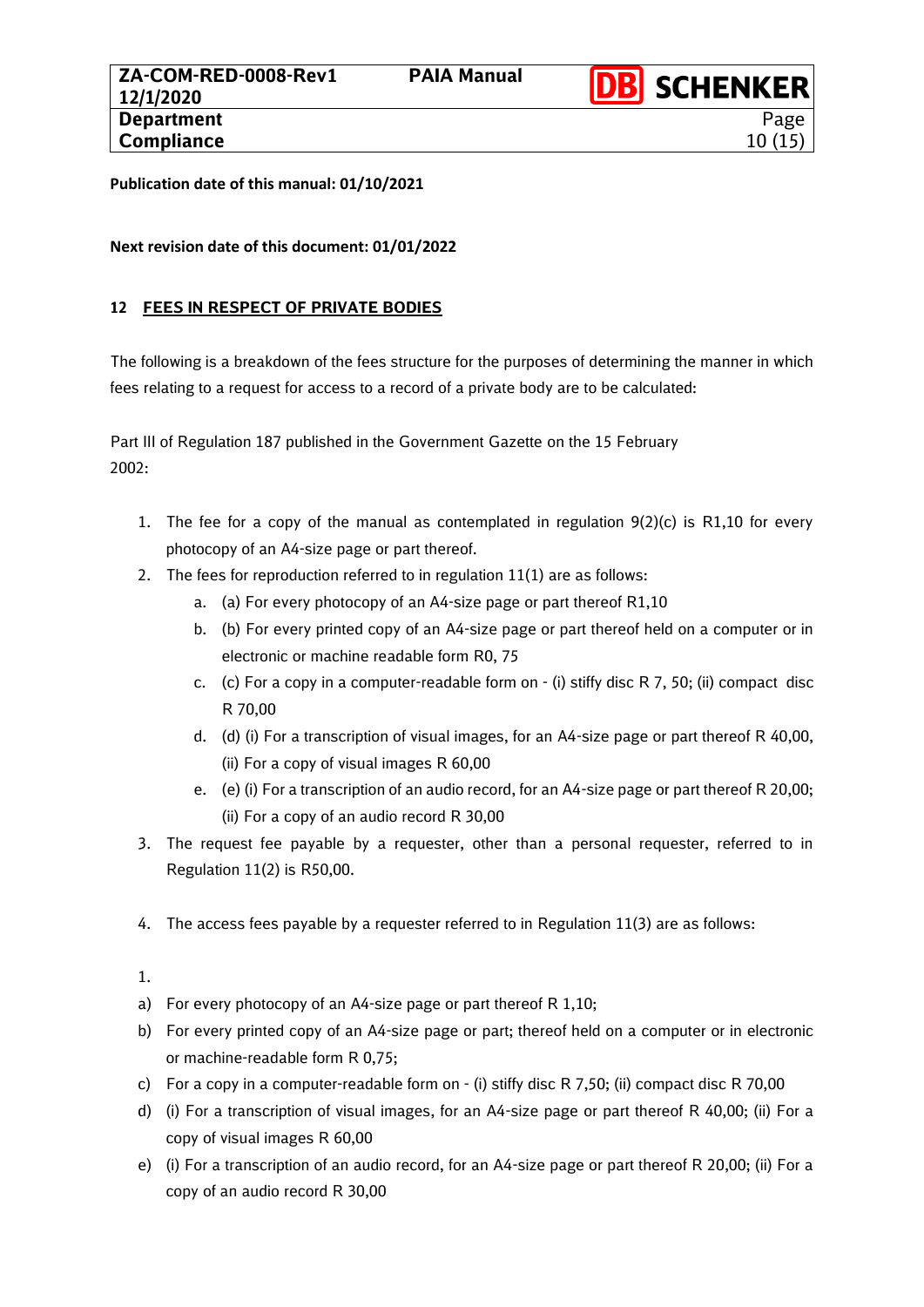- f) To search for and prepare the record for disclosure, R30,00; for each hour or part of an hour reasonably required for such search and preparation.
- 2. For purposes of section 54(2) of the Act, the following applies:
- (a) Six hours as the hours to be exceeded before a deposit is payable; and
- (b) one third of the access fee is payable as a deposit by the requester.
- 3. The actual postage is payable when a copy of a record must be posted to a requester.

# <span id="page-10-0"></span>**13 FORM C: REQUEST FOR ACCESS TO RECORD OF PRIVATE BODY**

In terms of Section 53 (1) of the Promotion of Access to Information Act, 2000 (Act No. 2 of 2000) [Regulation 10]

# **A. Particulars of private body**

The Head (name of body):

# **B. Particulars of person requesting access to the record**

- (*a*) *The particulars of the person who requests access to the record must be given below.*
- (*b*) *The address and/or fax number in the Republic to which the information is to be sent must be given.*
- *(c) Proof of the capacity in which the request is made, if applicable, must be attached.*

Capacity in which request is made, when made on behalf of another person: \_\_\_\_\_\_\_\_\_\_\_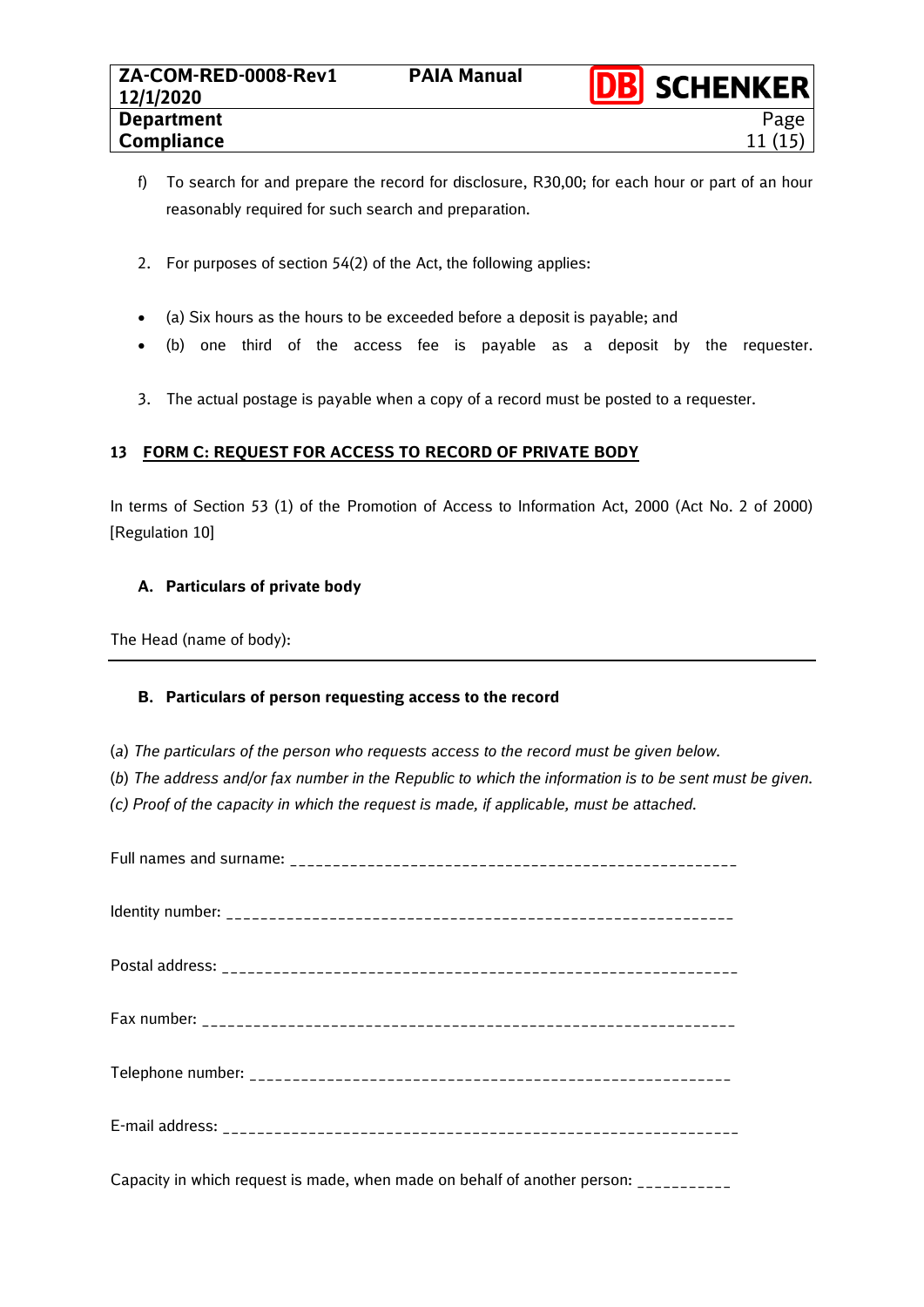\_\_\_\_\_\_\_\_\_\_\_\_\_\_\_\_\_\_\_\_\_\_\_\_\_\_\_\_\_\_\_\_\_\_\_\_\_\_\_\_\_\_\_\_\_\_\_\_\_\_\_\_\_\_\_\_\_\_\_\_\_\_\_\_\_\_\_\_\_\_\_\_\_

Page

#### **C. Particulars of person on whose behalf request is made**

*This section must be completed ONLY if a request for information is made on behalf of another person.*

Full names and surname: \_\_\_\_\_\_\_\_\_\_\_\_\_\_\_\_\_\_\_\_\_\_\_\_\_\_\_\_\_\_\_\_\_\_\_\_\_\_\_\_\_\_\_\_\_\_\_\_\_\_\_\_

Identity number: \_\_\_\_\_\_\_\_\_\_\_\_\_\_\_\_\_\_\_\_\_\_\_\_\_\_\_\_\_\_\_\_\_\_\_\_\_\_\_\_\_\_\_\_\_\_\_\_\_\_\_\_\_\_\_\_\_\_\_

#### **D. Particulars of record**

*(a) Provide full particulars of the record to which access is requested, including the reference number if that is known to you, to enable the record to be located.*

*(b) If the provided space is inadequate, please continue on a separate folio and attach it to this form.*

#### *The requester must sign all the additional folios.*

1. Description of record or relevant part of the record: \_\_\_\_\_\_\_\_\_\_\_\_\_\_\_\_\_\_\_\_\_\_\_\_

2. Reference number, if available: \_\_\_\_\_\_\_\_\_\_\_\_\_\_\_\_\_\_\_\_\_\_\_\_\_\_\_\_\_\_\_\_\_\_\_\_\_\_\_\_\_\_\_\_\_\_

3. Any further particulars of record: \_\_\_\_\_\_\_\_\_\_\_\_\_\_\_\_\_\_\_\_\_\_\_\_\_\_\_\_\_\_\_\_\_\_\_\_\_\_\_\_\_\_\_\_\_

#### **E. Fees**

*(a) A request for access to a record, other than a record containing personal information about yourself, will be processed only after a request fee has been paid.*

*(b) You will be notified of the amount required to be paid as the request fee.*

*(c) The fee payable for access to a record depends on the form in which access is required and the reasonable time required to search for and prepare a record.*

*(d) If you qualify for exemption of the payment of any fee, please state the reason for exemption.*

Reason for exemption from payment of fees: \_\_\_\_\_\_\_\_\_\_\_\_\_\_\_\_\_\_\_\_\_\_\_\_\_\_\_\_\_\_\_\_\_\_\_\_\_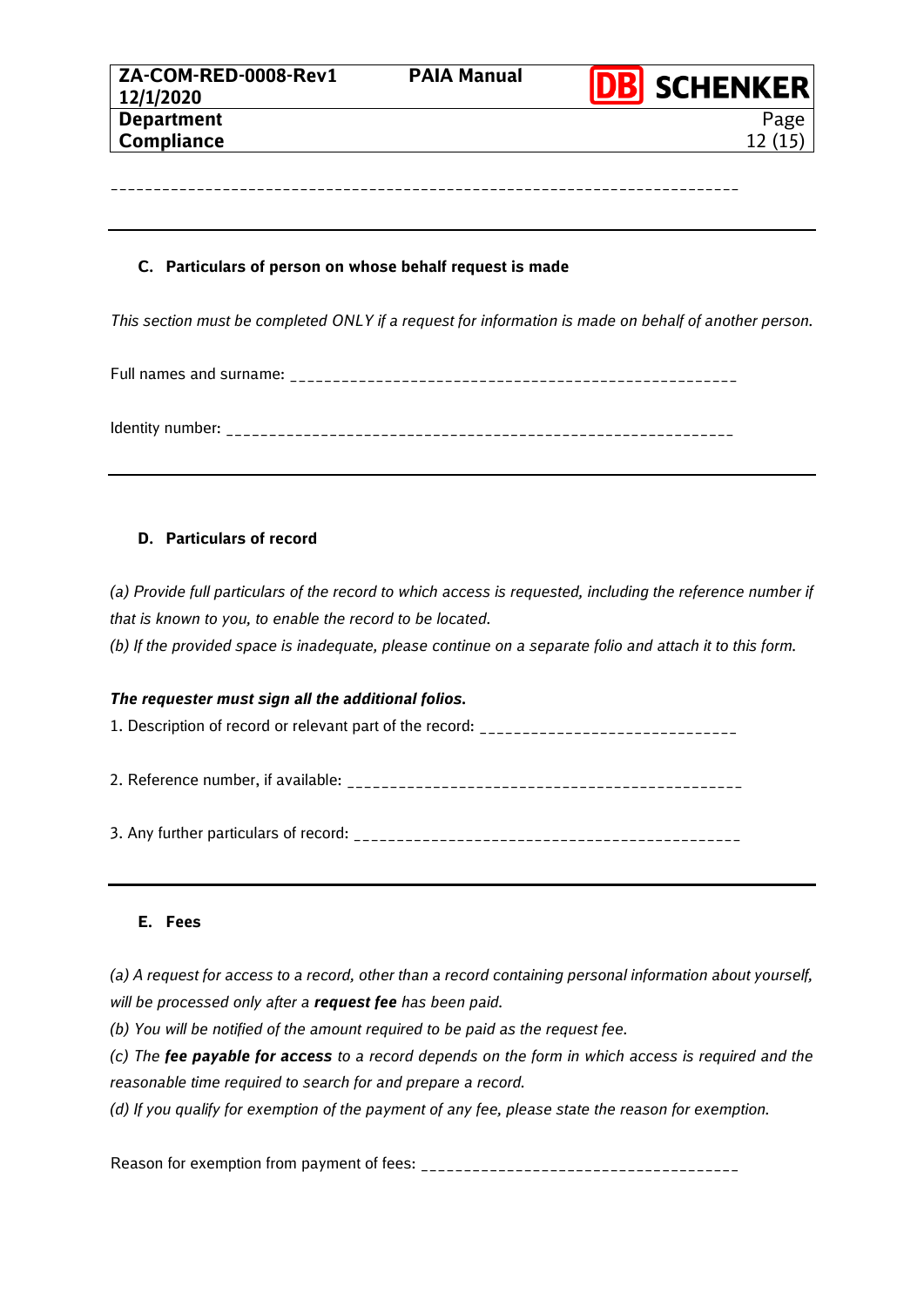\_\_\_\_\_\_\_\_\_\_\_\_\_\_\_\_\_\_\_\_\_\_\_\_\_\_\_\_\_\_\_\_\_\_\_\_\_\_\_\_\_\_\_\_\_\_\_\_\_\_\_\_\_\_\_\_\_\_\_\_\_\_\_\_\_\_\_\_\_\_\_\_\_

#### **F. Form of access to record**

*If you are prevented by a disability to read, view or listen to the record in the form of access provided for in 1 to 4 hereunder, state your disability and indicate in which form the record is required.*

Disability: \_\_\_\_\_\_\_\_\_\_\_\_\_\_\_\_\_\_\_\_\_\_\_\_\_\_\_\_\_\_\_\_\_\_\_\_\_\_\_\_\_\_\_\_\_\_\_\_\_\_\_\_\_\_\_\_\_\_\_\_\_\_\_\_

Form in which record is required: \_\_\_\_\_\_\_\_\_\_\_\_\_\_\_\_\_\_\_\_\_\_\_\_\_\_\_\_\_\_\_\_\_\_\_\_\_\_\_\_\_\_\_\_\_\_

#### *NOTES:*

*(a) Compliance with your request in the specified form may depend on the form in which the record is available.*

*(b) Access in the form requested may be refused in certain circumstances. In such a case you will be informed if access will be granted in another form.*

*(c) The fee payable for access to the record, if any, will be determined partly by the form in which access is requested.*

*Mark the appropriate choice with an* **X**.

## **1. If the record is in written or printed form:**

- o copy of record
- o inspection of record

## **2. If record consists of visual images**

(this includes photographs, slides, video recordings, computer-generated images, sketches, etc.):

- o view the images copy of the images
- o transcription of the images

#### **3. If record consists of recorded words or information which can be reproduced in sound:**

- o listen to the soundtrack (audio file)
- o transcription of soundtrack (written or printed document)

#### **4. If record is held on computer or in an electronic or machine-readable form:**

o printed copy of record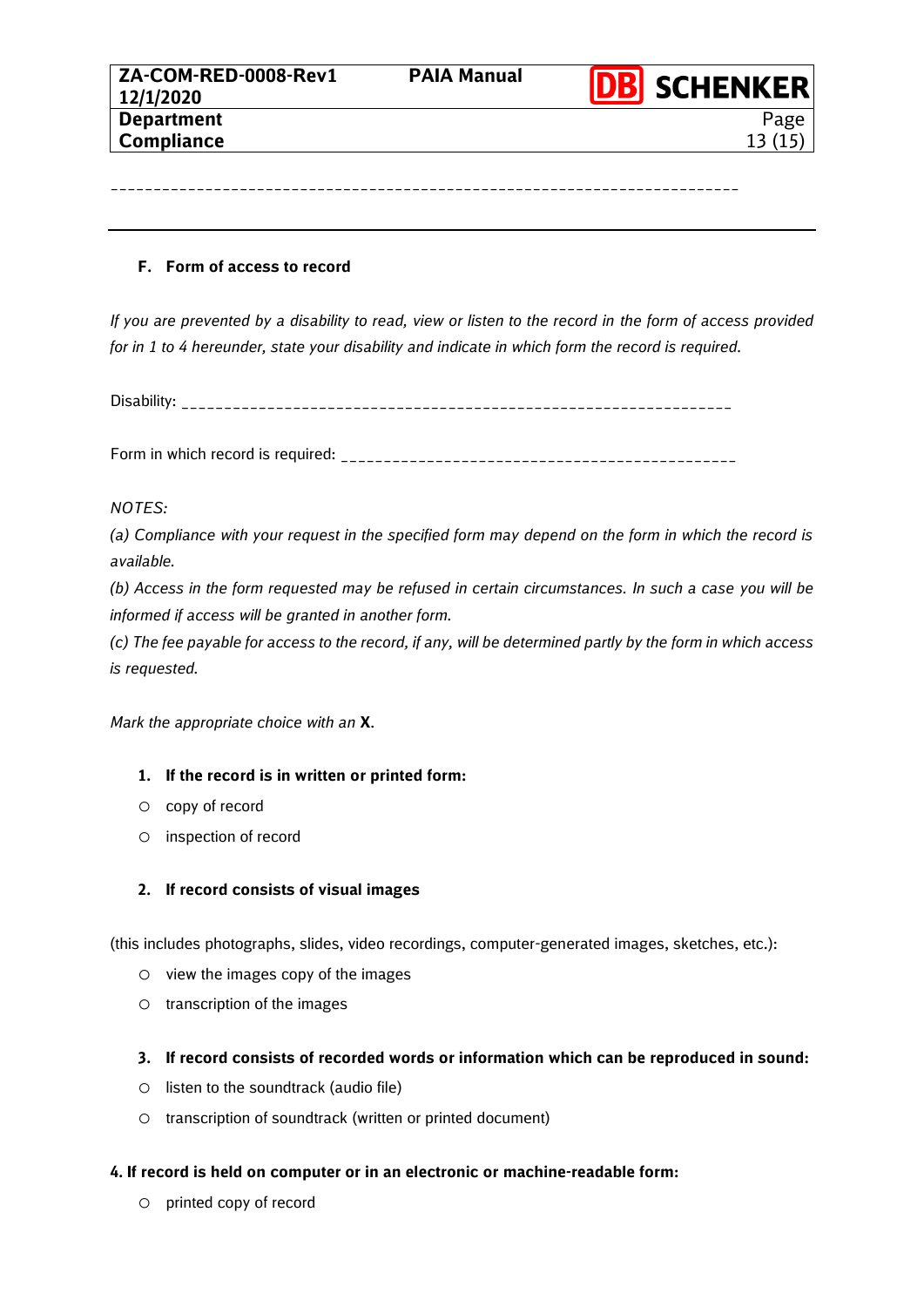14 (15)

- o printed copy of information
- o derived from the record
- o copy in computer readable form

If you requested a copy or transcription of a record (above), do you wish the copy or transcription to be posted to you? Postage is payable.

- o YES
- o NO

#### **G. Particulars of right to be exercised or protected**

*If the provided space is inadequate, please continue on a separate folio and attach it to this form. The requester must sign all the additional folios.*

1. Indicate which right is to be exercised or protected: \_\_\_\_\_\_\_\_\_\_\_\_\_\_\_\_\_\_\_\_\_\_\_\_\_\_\_\_\_\_

2. Explain why the record requested is required for the exercise or protection of the aforementioned right: \_\_\_\_\_\_\_\_\_\_\_\_\_\_\_\_\_\_\_\_\_\_\_\_\_\_\_\_\_\_\_\_\_\_\_\_\_\_\_\_\_\_\_\_\_\_\_\_\_\_\_\_\_\_\_\_

## **H. Notice of decision regarding request for access**

*You will be notified in writing whether your request has been approved/denied. If you wish to be informed in another manner, please specify the manner and provide the necessary particulars to enable compliance with your request.*

How would you prefer to be informed of the decision regarding your request for access to the record? \_\_\_\_\_\_\_\_\_\_\_\_\_\_\_\_\_\_\_\_\_\_\_\_\_\_\_\_\_\_\_\_\_\_\_\_\_\_\_\_\_\_\_\_\_\_\_\_\_\_\_\_\_\_\_\_\_\_\_\_\_\_\_\_\_\_\_

Signed at \_\_\_\_\_\_\_\_\_\_\_\_\_\_\_\_\_\_ this \_\_\_\_\_\_\_\_ day of \_\_\_\_\_\_\_\_\_\_\_\_\_\_\_\_\_\_\_\_\_\_\_\_\_\_\_\_\_

# **SIGNATURE OF REQUESTER / PERSON ON WHOSE BEHALF REQUEST IS MADE**